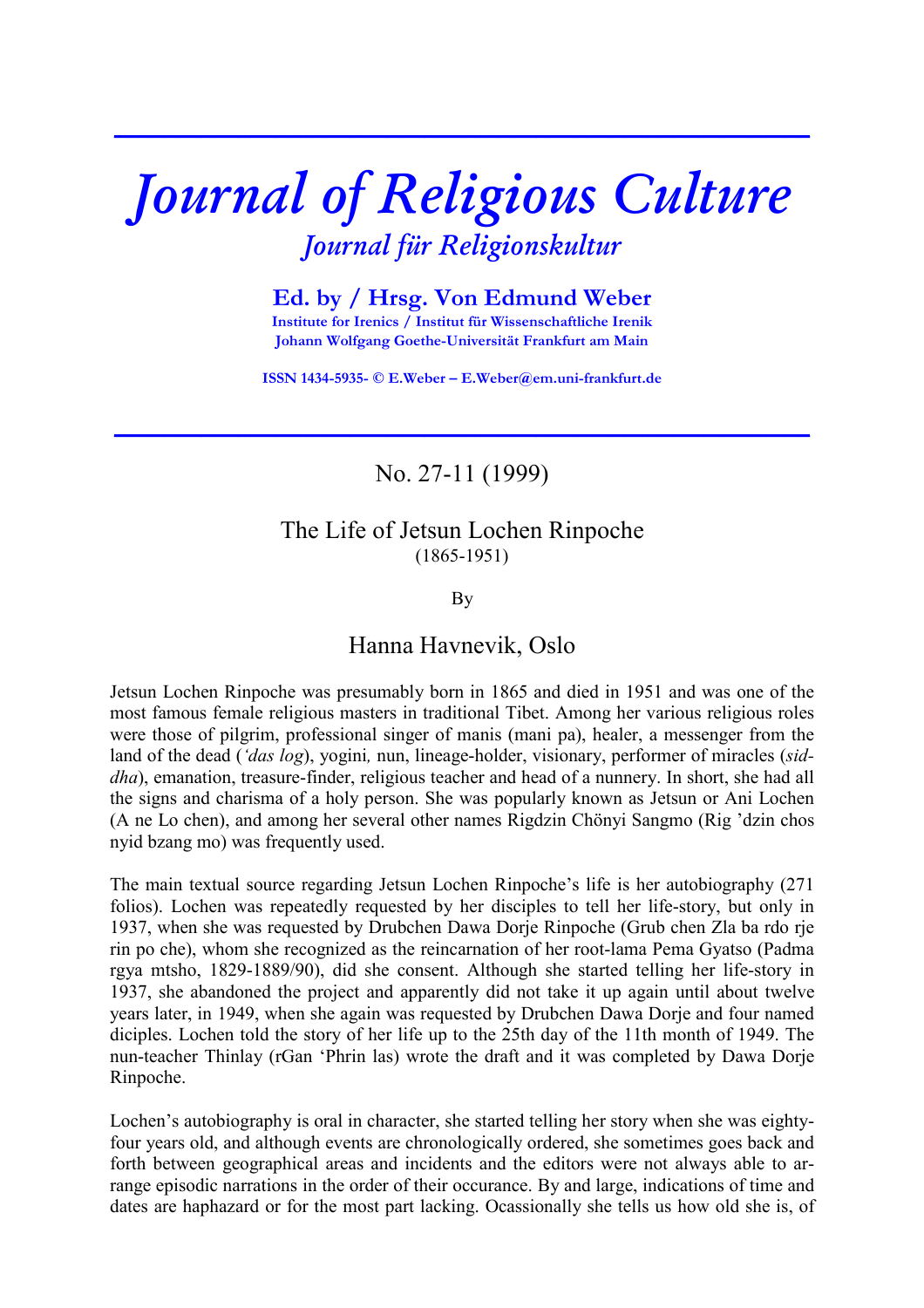the death of a famous lama or of an historical event and these sparse references give us pegs on which to fasten a fragmentary historical reconstruction. Most dates given here are thus highly tentative.

In the hagiographic genre, certain themes (*topoi*) often reccur, resulting in some biographies being very stereotype, containing little specific information about the person in question. In the case of Ani Lochen's autobiography we certainly find similar themes (*topoi)* as those elaborated in many Tibetan biographies. There are numerous examples in biography; there were miraculous signs at Lochen's birth, she grew faster than ordinary children, was drawn towards religion exceptionally early, had supernatural abilities in learning and could communicate with and pacify wild animals. Like most Tibetan autobiographies the important themes in Lochen's biography are the pilgrimages, accounts of meritorious religious deeds such as the building of religious monuments, the printing of sacred texts, the encounters with important lamas, religious teachings received and given, meditational retreats, visions and miracles. As such Lochen's biography follows the standard pattern. Nevertheless, the degree of individuality is high in Lochen's life-story**,** particularly in the description of her childhood. While in the second half of the biography, when Lochen is established as a religious master, the biography conforms more to that of other religious masters. The last part of the text is more of a summary of important religious teachings received and given.

The closeness to the main actor of this hagiography is due I believe, to several factors. First of all it is an autobiography and thus a first-hand source to a woman's life, no matter how idealized. Many sacred biographies in Tibet have been put into writing only long after the death of the saint in question, and these biographies tend to be very mythologized. Secondly, our biography is told from the mouth of a person outside the scholastic and monastic milieu, hence its oral, straightforward style. I tend to believe that a biography written in a scholastic environment would be subjected to more censorship and to a higher degree be molded to fit a standard pattern. Furthermore, since the text gives the story of the life of a woman, it does not tell of sanctity already achieved in former lives, so typical of most Tibetan male biographies. Women in the Tibetan tradition were hardly acknowledged as incarnations of highly realized beings. Being born a woman has, in Buddhism generally, but also in Tibet, been conceived as an inferior birth.

Ani Lochen spent the first forty years of her life on pilgrimage in the Himalayas. She covers large geographical and cultural areas and her closest relations during the first half of her life were her Sherpa mother from Yolmo in Nepal, her father from the noble Kheme (Khe smad) family in the Chongye Valley in Central Tibet and a Lama originating from Amdo. At the age of c. forty Ani Lochen settles more or less permanently at Shugseb, near Longchen Rabjampa's (Klong chen rab 'byams pa, 1308-1363) cave at Gangri Thökar (Gangs ri thod dkar) south of Lhasa. From then on she only sporadically leaves for shorter pilgrimages and now she devotes her life to meditation and teaching.

## CHILDHOOD PILGRIMAGES WITH HER PARENTS 1865-1877

## TSOPEMA

Lochen was born at Tsopema/Rewalsar in India presumably in 1865, but before her birth, her mother had a vision of her deceased husband, the Drukpa Lama Kaliwa ('Brug pa Bla ma Kha li ba), telling her to wander without direction through the kingdom *(rgyal khams)*. The mother was apprehensive as she did not know other than her native language, but decided to exchange her household-life with that of an itinerant pilgrim. For the Nepalese mother, impor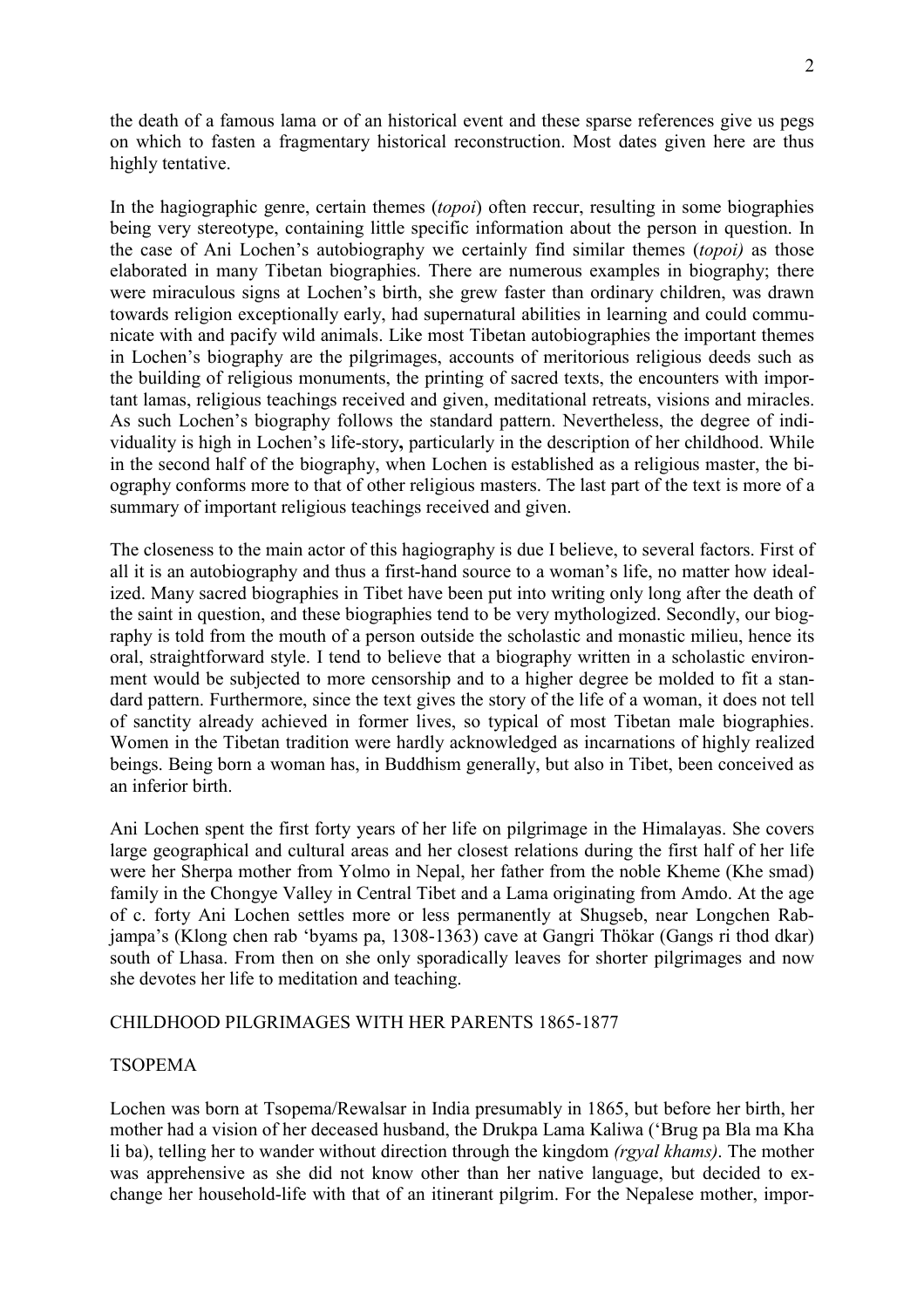tant places of pilgrimage were Kailash, Muktinath, Tsopema and Gasha Khandroling (Lahoul).

It is interesting to note that the mother carried stones on her back to or around Tang Phagpa (Tang 'Phags pa) and Gasha Phagpa (Ga sha 'Phags pa), statues of Avalokiteshvara in Lahoul, in order to become pregnant with a son. The stones carried on her back are referred to as *bu rdo*, 'boy stones' or 'son stones.' Thereupon the mother had various visions and dreams, miraculous things happened and she was certain that she would give birth to a lama-tulku or a fine boy (*bu legs pa*).

The daughter is born at Tsopema in 1865. This holy lake and nearby mountain(s) are connected with Guru Rinpoche and Mandharava. For several years Lochen and her family stay at Tsopema during winter and at the Kanika (Ka ni ka) stupa in Sani Monastery in Sanskar during summer, and if the family had a home in Lochen's childhood, it would be Tsopema. Lochen's family roams the valleys of Lahul, Spiti, Kulu, Rampur and Sanskar. They visit the Garwal area of Uttar Pradesh where she says that the Buddhist religion did not flourish, and they go to Ladakh to see religious dance ('*cham)* and make pilgrimages to the Vairocana murals of Alchi (Ab ji).They also proceed to Tibet proper, to Guge, which is described as a place where Buddhism thrived, to Barga Tasam (Bar ga rta zam) to recite mani and to pay homage to the Avalokiteshvara statues in Khorchag ('Khor chags/Khu char) south of Taklakot. The mother also takes her daughter to her birthplace in Yolmo north of Kathmandu and they proceed through Mustang and Kyirong visiting sites of pilgrimage on their way.

From her birth Lochen was carried on the backs of her parents, later she rode a goat, occasionally a donkey, but mostly she moved about on foot. In her childhood she walked barefoot, sometimes with bark from the Somaratsa tree tied around her sore feet. Steep cliffs, narrow paths, shaky bridges and violent streams where the main physical obstacles during her childhood travels. She almost slipped into abysses more than once and nearly drowned thrice. Every time she says that miracles saved her. I am amazed that Lochen not once, throughout the biography, mentions the icing winds and the low temperatures during winter and how terribly cold she must have been sleeping in tents, grass-huts and caves along their many pilgrimage-routes.

The main traumas during Lochen's childhood pilgrimages, however, seem rather to have been of a psychological nature, caused by an unpredictable, violent and often drunk father. On every other page we hear of the little girl's constant anxiety and fear. Although he initially doubts his daughter's sacred nature and wants to abandon her, the father keeps sending Lochen to lamas to educate her. The father is eager to make his daughter a professional *maöipa*, partly it seems, for her to make an income. The girl has a beautiful voice and is a great success at her childhood religious vocation, but the father violates norms for decent behaviour and people in Sanskar are outraged when he made the little girl dance for food and clothes. He is loosely attached to his family, he comes and goes with various women, and eventually the parents split up. Despite his dubious character however, the father has a strong religious quest and like Lochen's mother, his need to visit sacred shrines and holy people seems insatiable. We hear that he later reappears when Lochen is in meditation-retreat near Sangri (Zangs ri) in the mid-1890s and the father eventually settles at Shugseb, the nunnery/monastery which eventually became his daughter's permanent residence.

The mother, with whom Lochen had an exceptionally close relationship, is positively described throughout the *rnam thar*. Poverty was a constant threat that she tried to mend by collecting berries and seeds, she fries bamboo shoots in oil pressed from bear excrement, she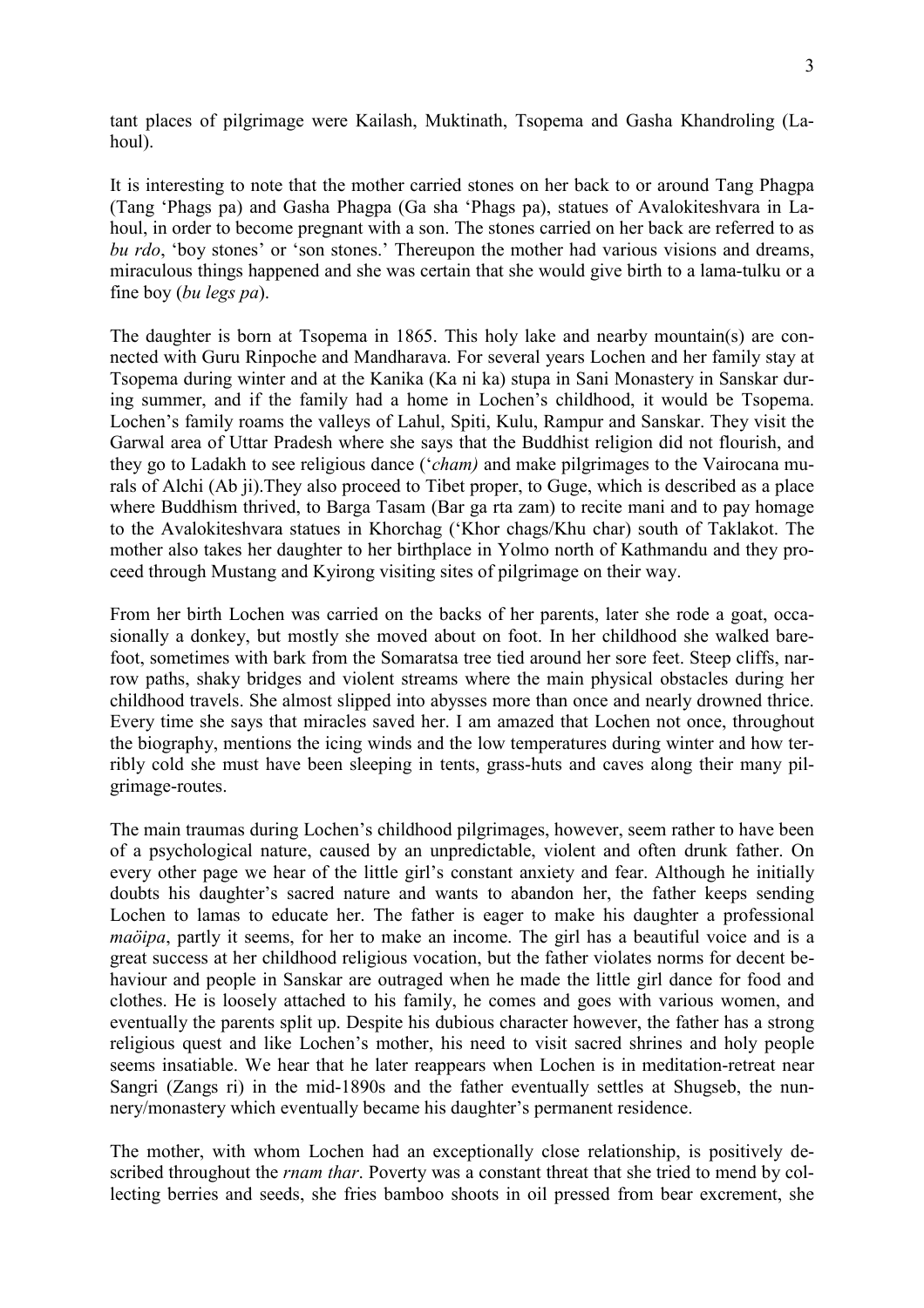works here and there as an agricultural tenant and sheperd and by selling off her jewelry. The mother never doubts her daughter's sacred nature and seems to have had great ambitions on her behalf ever since her birth and escorts her around the pilgrimage-sites of the Himalayas. She even runs away with her daughter when a young man wants to marry her in the hills of Nepal as she fears that in-marrying with the "hill-people" would spoil her religious career.

## THE RELIGIOUS MILIEU

The religious orientation of Lochen's parents seems to have been a mixture of Nyingma and Drukpa Kagyu. This prepared the ground for the daughter's later choice of a root-lama practicing religion according to the Nyingma tradition. Moreover, the cult of Avalokiteshvara seems to have been the main core of Lochen's and her mother's religious practice.

In Spiti, Lochen Rinpoche meets a mainpa who tells her that Avalokiteshvara is the mightiest among gods and that Lochen herself is Drolma or Machig (Ma cig lab sgron, 1049-1155).He praises her voice and tells her that her melody goes back to the mani*pas* of the past, especially to Ratnabhadra. Subsequently he teaches the girl several biographies, among them that of Nangsa Obum (sNang sa 'od 'bum), and she learns them by heart. While in Ladakh the father takes her to Tashi Namgyal (bKra shis rnam rgyal), the head lama of 'the king of Ladakh,' with whom she studied writing and the biographies of '*das log* Khampa Adrung (Khams pa A khrung, b.c. 1508), GyalpoYulha Legpa Döndrup (rGyal po gyu lha legs pa'i don grub) and others. Here she is given a religious painting (*thang ka*) and a book, part of the ritual paraphernalia of the manipa*.* 

All through her childhood pilgrimages, from the age of six, the young Lochen encourages others to the recitation of mani*s* in a beautiful voice. In Ladakh people were in awe because *Dharma* was preached by a child still sucking milk from her mother and everyone wept from compassion. Once, presumably in Spiti, she tells us that a crowd of about 1000 gathered to listen. Her most prominent lay patron, Khampa Tashi, erected a throne for her in front of which he offered a mandala Once in Rampur (Ram spur) she is invited by the king who had heard of her fame. She is placed on a high throne and requested to encourage to the recitation of *mani* for a large crowd. Because Lochen was so small and not visible in the crowd, she had to carry a long cane in her hand. She also recites mani for 'the Ladakhi king' and became his favorite and she says that faith was generated in everyone who heard her.

Lochen conceives of her childhood activities as one consisting in propagating the Doctrine and spreading the worship of Avalokiteshvara.She says that she planted the seeds of liberation in the minds of all the people she met, heard, remember and touched in the valleys of Lahoul, Spiti, Kulu and Rampur. Wherever she sings mani*s*, Lochen is offered gifts in abundance, such as food, woolen and cotton cloth and sometimes silver. In nomad areas she is occasionally given sheep and goats and these are brought along on their pilgrimages. We get acquainted with the "intelligent" female goat Lhakhen (Ra ma La mkhan) which Lochen rides when small. Animals brought on pilgrimage accumulate merit too, perfectly consistent with the Buddhist conception of existence. Ransomed sheep are called *tshe lug* (life-sheep) in Central Tibet, and there are other observations of *tshe lug* with bells around their necks belonging to "the entourage" of mani*pas*.

The mani*pas* thus seem to be a group of professional reciters whose repertoire not only contained the *mantra* of Avalokiteshvara, but also autobiographies of saints and particularly of *'das log*. They also taught basic religious doctrines and lead intinerant lives. Jetsun Lochen informs us that her title 'Lochen' has nothing to do with the great '*lotsavas'*(i.e. translators) of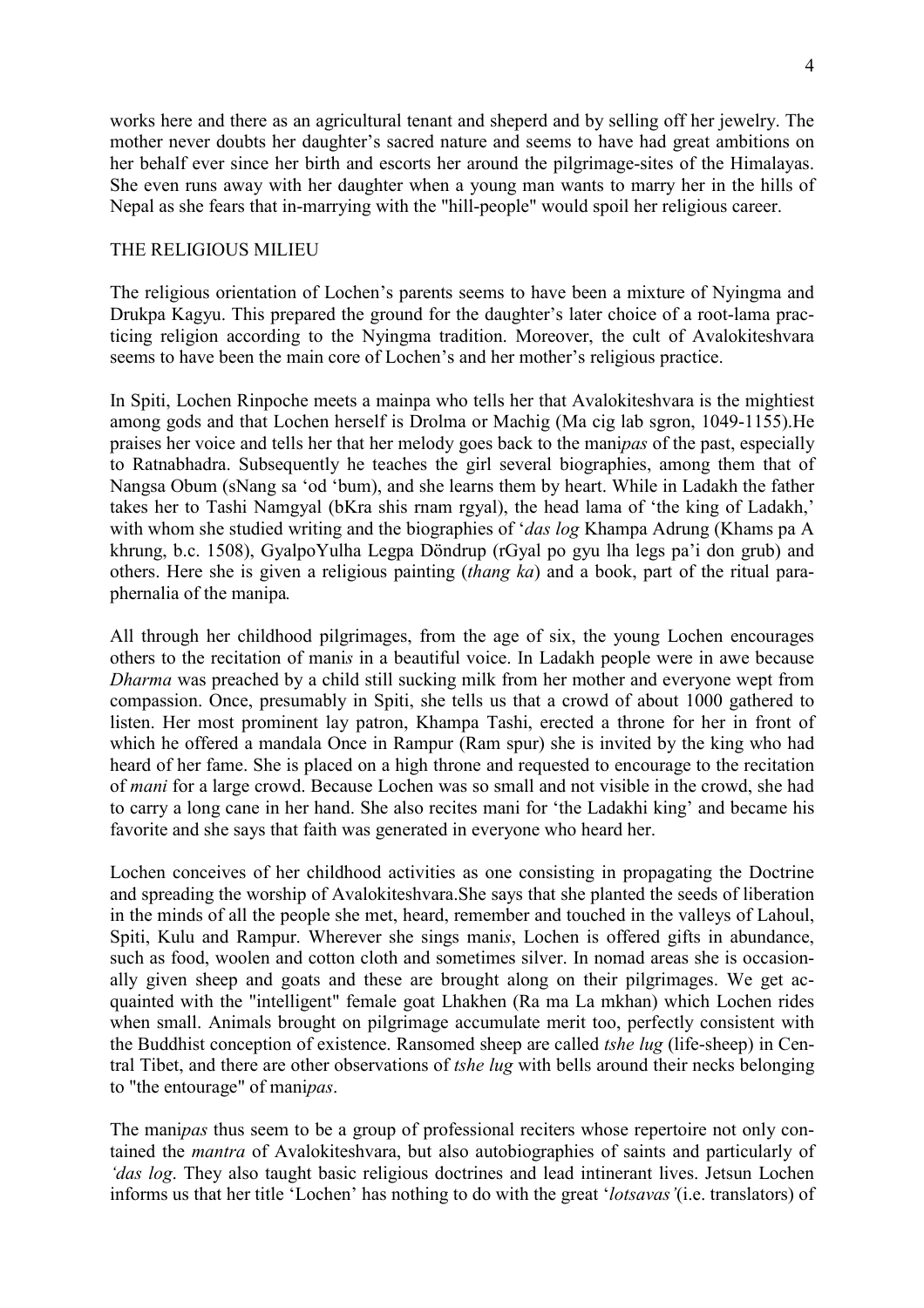the past, but is rather the title for humble mani-beggars' in Western Tibetan dialects. It is also clear that mani*pas* and reciters of *'das log* belong to both genders, although it seems that women predominate. Lochen Hangdra who teaches Ani Lochen the skills of the mani*pa* describes himself as 'nothing but a poor beggar' and this is also Lochen's self-conception and how she is described by others.

## PILGRIMAGE WITH HER MASTER PEMA GYATSO, 1877-1890

The time spent with her root-lama Pema Gyatso sets the next stage for Lochen's pilgrimages and her religious vocation. Pema Gyatso was probably born in Amdo in 1829, and he was a personal disciple of the famous Shabkar Tsogdrug Rangdrol (Zhabs dkar tsogs drug rang grol, 1781-1851) who was firmly based in the Nyingma tradition, but strongly influenced by 'the Eclectic' '*Ris med'*- movement.

## KYIRONG

Lochen met her lama in Kyirong in the late 1870s, where he stayed near Okar Drak (O dkar brag) with his disciples. Here the mother and daughter settle in one of the numerous caves nearby.

## **NUPRI**

We do not know how long Lochen stays in Kyirong, but from the context it seems to be about a year**.** After Kyirong the group proceeds to the He or Heri (He ri) hermitage in Nubri. Lochen states that by Heri there is a hidden valley blessed by Guru Rinpoche which resembles Tsari. In this hermitage, which was situated on the face of a mountain, Lochen did a sealed meditation retreat for three years. One of the religious practices she focused on was a Guru sadhana of Milarepa. The hidden valley (*sbas yul)* mentioned by Lochen is probably the one called Kyimolung (sKyid mo lung) situated in a side-valley to the east in Kutang and described in more detail by Michael Aris (1975,1979). According to Aris, Milarepa was the first historical figure associated with this hidden valley

## MUSTANG/THAK

Pema Gyatso and his followers proceed to Thak, and due to various incidents here, Pema Gyatso finds Lochen to be self-conceited and punishes her by stamping 'dog' (*khyi*) with a hot iron on her forehead. Thereupon she is banished from the group and sent to Pokhara. Ani Lochen is filled by remorse and grief; she misses her lama terribly and soon returns to Thak and is reunited with her lama and his group.

## KAILASH

Pema Gyatso received a message from his lama Dharma Senge, the crazy lama from Kham, that Shabkar's incarnation was heading towards Central Tibet and Kailash and he tells Pema Gyatso to go there to meet him. The group set out for the holy Moutain, they circumambulate the lake Manasarovar and visit several of the monasteries along the way. The students start a meditation retreat in Dzutrul Phug (rDzu 'phrul phug)where they practice yogic breathing, they eat nettles to survive so that their urine turns blue and taste tea for the first time. Not familiar with tea, Ani Lochen and her mother boil the leaves, throw out the juice and eat the tealeaves believing they are vegetables. Apparently Shabkar's incarnation never turned up and the group returns to Nubri and stay there for some years.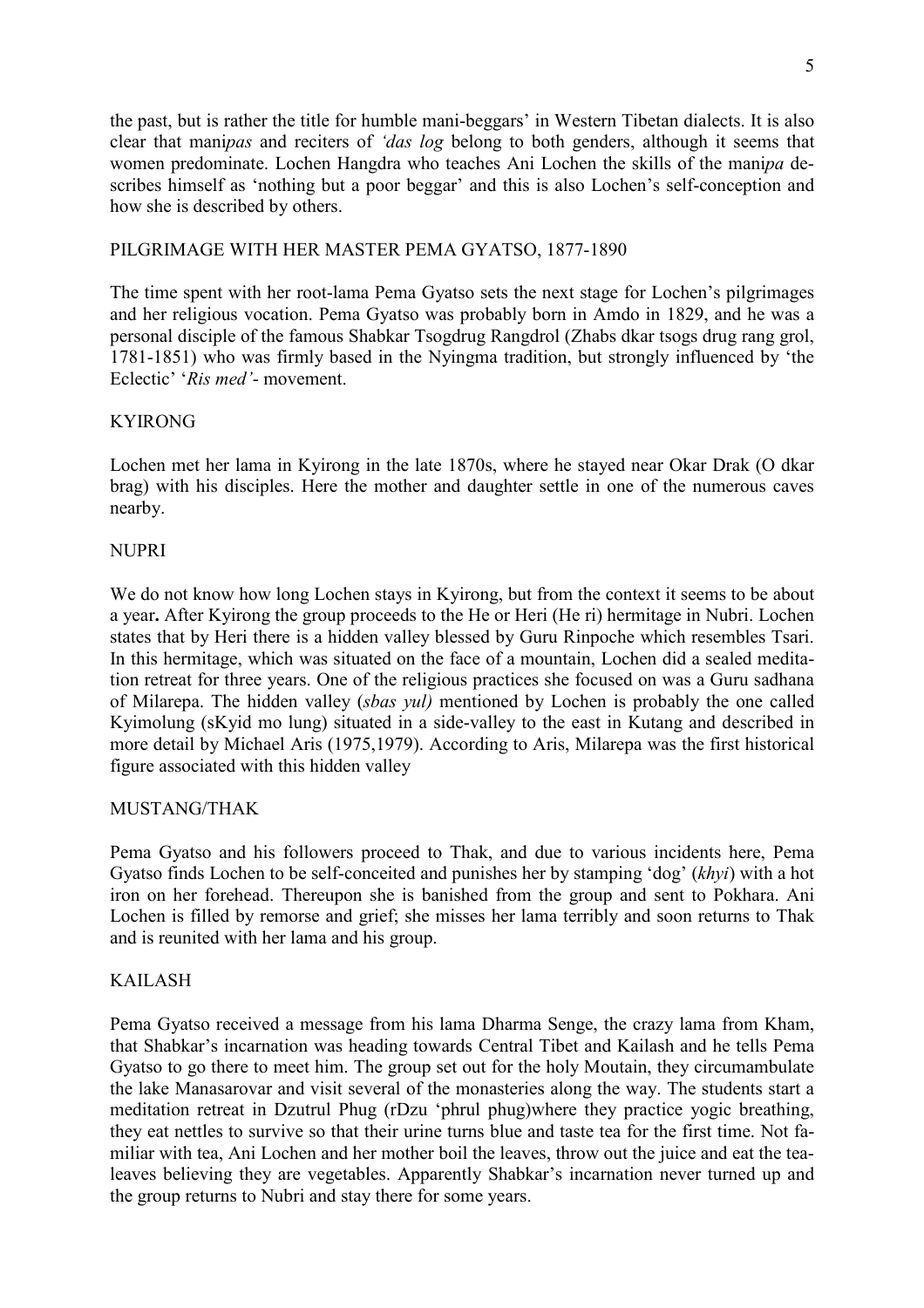#### THE KATHMANDU VALLEY, LABCHI AND DINGRI

When Lochen is c. twenty years old Pema Gyatso and his group proceed to the Kathmandu valley where they white-wash the three stupas and print their guide-books (*dkar chag).* Then they go towards Dingri, and stop some months at the famous Milarapa retreats, Potinyima Dzong (Po ti nyi ma rdzong)and they visit a number of other sites connected to Milarepa in this area. Most of the disciples are sent on pilgrimage to Labchi (La phyi) while Lochen herself heads towards Dingri Langkor (Ding ri glang 'khor), the residence of Padampa (Pha dam pa, d.1117), and Tsibri (rTsib ri). Lochen says that in all the directions in this district, Shabkar's image protruded on the stupas and even the *maöi*-walls (*man thang)*were full (of his image).

#### CENTRAL TIBET

Thereupon Pema Gyatso and his group head towards Lhasa, via Sakya, Tashilhunpo and Gyantse. On the 22th day of the ninth month, the day of Buddha's descent from the gods, possibly in 1887, they reach Lhasa, where they have an audience with the young 13. Dalai Lama (1876-1933). Now Pema Gyatso wants to find a permanent residence for his group and sends Lochen off to seach for it. The Padmasambhava cave Sangyag Drag (Zangs yag brag) on Riwo Tsenga, Tibet's Wutaishan, sacred to Manjushri attracts their attention, and the lama settles there for long meditation retreats. Also Gangri Thökar, connected to Longchen Rabjampa, is considered suitable.

#### WOKA/LOYUL

While Pema Gyatso is in meditation retreat at Sangyag Drak, Lochen wanders around and proceeds, apparently alone, on pilgrimage and to beg, as far east as Woka ('Ol dkar) and Loyul (lHo yul). She also goes south of the Tsangpo, to E-yul, to the Shagyang (bShag byang) estate. She returns to Sangyag Drag and alternates between this hermitage and Lhasa for some time. Shabkar Rinpoche's incarnation arrives in Lhasa (c.1888-1889) and is invited to Sangyag Drag where he stays some months. From him, Lochen receives empowerment and oral transmission of *rTa phag yid bzhin nor bu*and the complete volumes of Shabkar's writings.The religious teachings received at this occasion were to become crucial for her later religious practice and her status as a Nyingma master. On his way to Lhasa, Pema Gyatso becomes ill from food-poisoning and dies on the 17th of the second month, possibly in 1889 or 1890.

#### THE GROUP

The group of diciples gathering around Pema Gyatso in Kyirong are referred to by Lochen as religious companions (*mched grogs)*, which seems to refer to the immediate group of fellow disciples, but also to a larger group of adherents of Shabkar. It is difficult to estimate their number, but Lochen speaks of them as many. She names about twenty, but the group must have been considerably larger. They are both men and women, but it appears that the majority was female

Lochen's description of Pema Gyatso fits very well with what we know about lamas in the Nyingmapa tradition. He is described as humble and clad in ragged sheep-skin and although not explicitly mentioned, we may assume that he kept his hair long, as did his master Shabkar and several of his own disciples. When he stayed in Kyirong in the late 1870s he had a consort, she is mentioned twice, but never by name. Rather than in monasteries and institutions of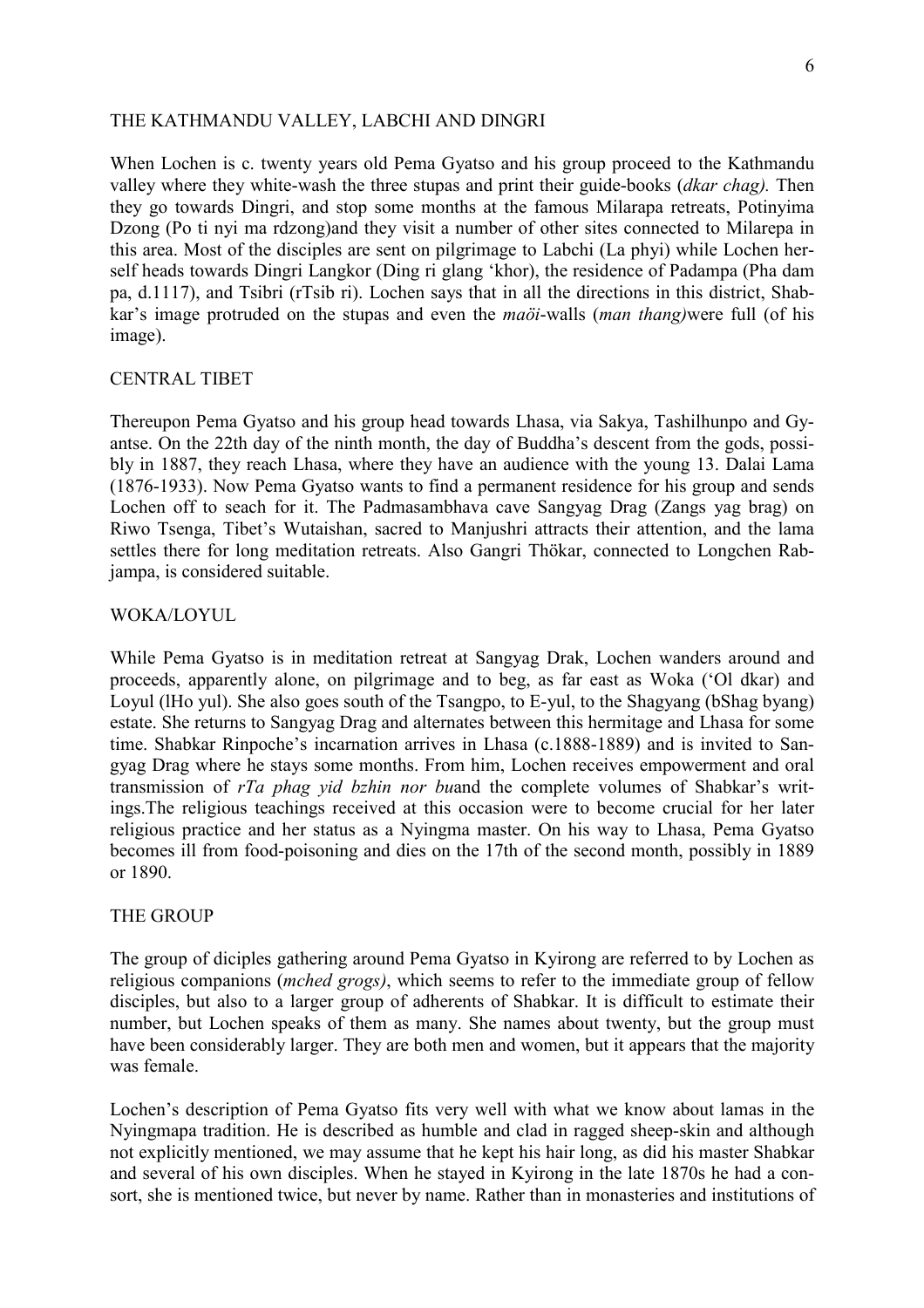learning, the lama stays with his entourage in caves and pilgrim-sites mainly associated with Padmasambhava, Milarepa and Shabkar. He emphasizes meditation and retreat for his students and keeps strict discipline. We never hear of lavish contributions to the lama (like in the case of Shabkar), although large crowds seem to have gathered when he taught. Lochen tells us, slightly exaggerated, that once when he was teaching religion in Nubri, around 100.000 people attended. Pema Gyatso's entourage moved about as a group, occasionally they split up into smaller units to perform meditational retreats, pilgrimages or to beg (*so sbyong*).

When she met her lama, Lochen was clad as a beggar, but after receiving instruction on yoga and breathing-techniques in Thak in the late 1870s and until her ordination as a novice in the early 1890s, her standard outfit was a «single piece of cotton.» She made her yoga outfit, meditation trousers and meditation ribbon, from her mother's bedding which she dyed in the appropriate colour, and she wore a cotton monastic shawl (*gzan*). While in Mustang/Thak word spread rapidly of her qualifications and people were puzzled that one who was so famous looked like an undernourished beggar.

When the group arrived in Lhasa around 1887, she still wore her cotton cloth and had to buy a felt *chuba* from a friend to be allowed an audience with the 13. Dalai Lama (Thubten Gyatso (1876-1933). During a pilgrimage to Ganden she tells us,

"Because I was wearing only a piece of cotton, it was said that I was a female ascetic (*a tsar mo)*and many people gathered to watch."

It seems that this group of mountain-dwelling hermits was a relatively rare sight around Lhasa and the nearby Gelugpa establishments. We also hear of unconventional behaviour by some of the members of the group.Yamdrok Thrulshig Rinpoche ('Khrul zhig Rin po che), another of Lochen's main lamas, tells her to tie her hair on top of her head and circumambulate the Barkor naked.We also learn that Lochen's friend Ani Tsultrim (A ne Tshul khrims) made prostrations for the preliminary religious practice naked. Apparently Pema Gyatso's disciples were not ordained as we know that the *Vinaya* (i.e. the monastic rules and regulations) contains minute regulations for hiding the body, particularly the female. Lochen always kept her hair long, also after being ordained in the early 1890s. This was also true for at least one of her companions, Ani Changchub (Ane Byang chub), and people gossiped saying they were laywomen in monastic robes.

Lochen was faithful to her root-lama Pema Gyatso until his death, and with him, her religious practices change direction. From being a mani*pa* and reciter of *'das log* stories, she now professes a more defined Nyingma orientation. There seems to be no conflict here, all through her life Lochen continues her activities as a mani*pa*, but other religious practices are integrated in her repertoire, mainly those of the Nyingma school and its terma tradition with emphasis on *siddha* practices and transmissions of teachings originating from Padmasambhava, Longchen Rabjampa, Shabkar and other great teachers of this religious tradition. The sidestream of *gCod* from Machig Labdron receives special attention all along, which also does Mind-training (*blo sbyong*) with its root in the Kadam/Geluk tradition.

#### MOTIVES FOR TRAVELLING

The main purpose of Pema Gyatso's and his retinue's travels was to make connection with places sanctified by great religious masters in the past and to perform prolonged meditations at such "powerful" sites. When Lochen was about fourteen years old, she started a three-year retreat in Nubri and another one at Sangyag Drag at the age of twenty-five. In between she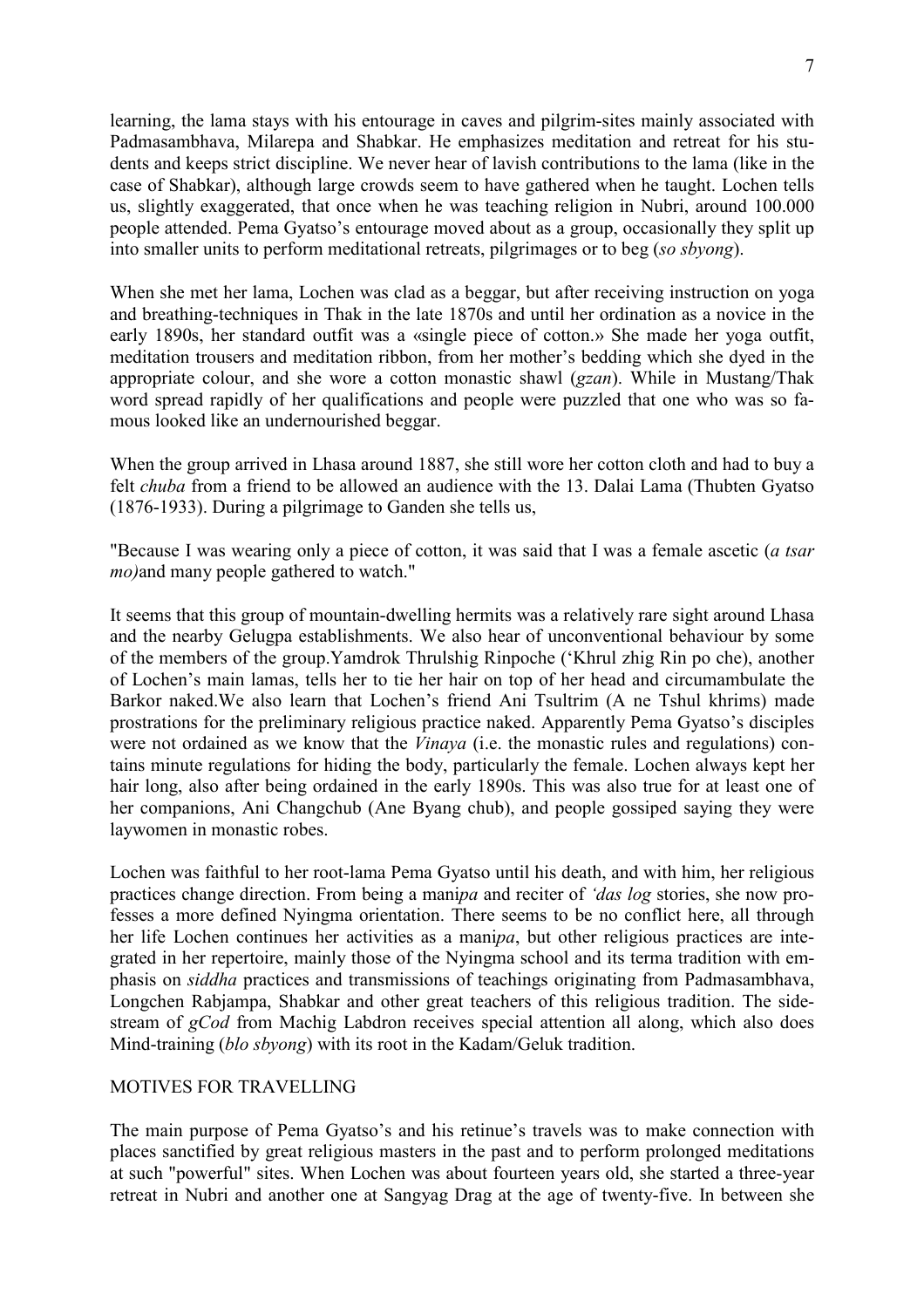performed meditations lasting for several months at the time, some were sealed and some performed in total darkness. The lama gave religious instructions to his group and to the general public and Lochen, too, taught and sang mani*s* along her way. They practiced *gCod* at cemeteries and fearful places (*gnyan sa*) to turn back obstacles such as illness and epidemics. This was their explicit purpose for going both to Nubri and Mustang. Once in Nubri we hear that an illness said to have been caused by black magic nearly wiped out the group of fellow devotees. Lochen says that even the dogs turned mad. As they were *gCod pas* called on to cure diseases, we are not surprised that they were infected. In fact illness was conceived as a major threat and we hear of unidentified diseases, fevers and small-pox. Food-poisoning caused her lama's death and nearly took Lochen's and Pema Gyatso's consort's lives. All through the biography long life rituals (*zhabs brtan*), warding off obstacle rituals (*bsun bzlog*) and *gCod* are performed to control sickness believed to be caused by disorder of the elements, inauspicious times, black magic, and various other obstacles.

## LOCHEN'S STATUS

Lochen was harassed during the first phase of her stay with Pema Gyatso, as the selfconfidence of this child-mani*pa* who had been celebrated as a saint ever since her birth had to be broken. Despite being physically abused and ostracised by her lama, the young girl stubbornly continues her religious practices. As their relationship develops Ani Lochen becomes Pema Gyatso's closest disciple and she follows him everywhere as his servant. Lochen's physical condition in her youth must have been remarkable. When travelling with Pema Gyatso in Central Tibet in the late 1880s she was called 'the Tantric Lama's donkey.' She states,

"Without fear or embarrassment I carried the burden of the Lama's *tsampa*, the weight of five *khal* of barley, besides mother's and my own luggage, to Lhasa and other places, near and far, day and night, wherever we went."

At another occasion Lochen again talks about her strength and says that she could carry seven loads of sheep (*lug rgyab*), and later, when her mother became sick on a pilgrimage in Yarlung and Chongye in the mid-1890s, Lochen and her nun friend alternately carry her on their backs. No wonder that Lochen's legs fail her after numerous slips on narrow paths with enormous loads on her back.

## INDEPENDENT PILGRIMAGES

After Pema Gyatso's death, Lochen alternately spends the winters in Sangyag Drag and the summers at Gangri Thökar. She is ordained a novice and immediately afterwards sets out on pilgrimage with her friend Changchub. She performs a strict three-year retreat and some shorter meditations at Sangyag Drag before she sets out on a combined begging and pilgrimage tour to Lhoka, possibly in 1894. This trip was to last for several years.

Together with the Lady of Shagyang, Lochen plans to head towards Tsari (possibly in 1896), but they change their minds and go on an extended pilgrimage to the South. They proceed to the holy sites in the Yarlung valley and go to her father's native place Chongye. Thereupon she returns to Lhasa, possibly in 1897/98. The following years she spends at Sangyag Drag where she performs dark meditation, she stays in a cave at Chagpori (lCags po ri), goes to Nechung, spends a couple of months in Lhodrag and wanders around in Nyemo. When the Younghusband soldiers arrive in 1903/1904 she collects her things at Sangyag Drag and settles at Shugseb.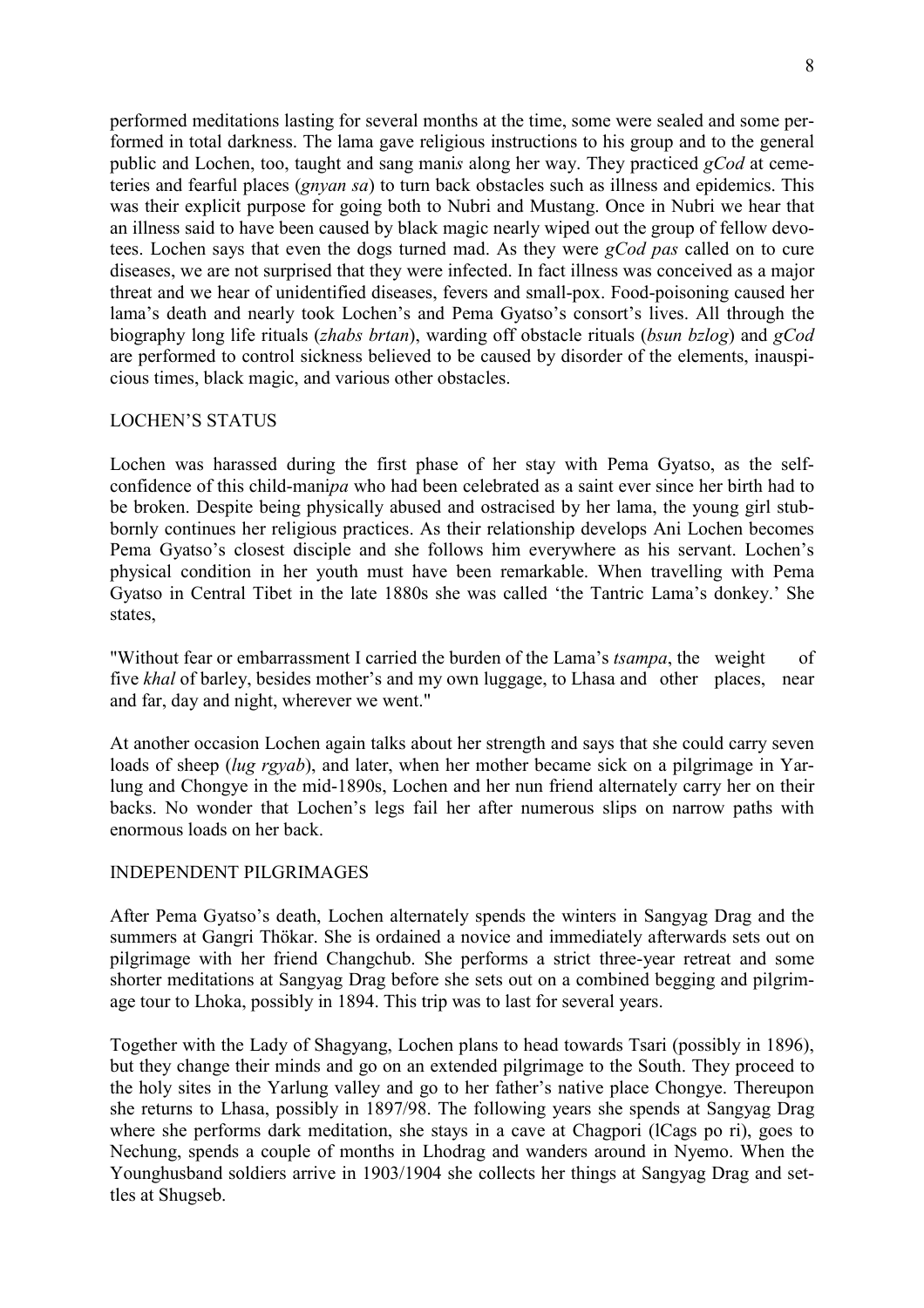During the period after her Lama's death and until she settles permanently at Shugseb, Lochen Rinpoche's religious status is further enhanced. She now combines the role of the recluse and that of the ordained monastic. It was Kham Lama Sangye Tendzin (Bla ma Sangs rgyas bstan 'dzin), a personal disciple of Peltrul Dorje Chang (dPal sprul rdo rje 'chang, 1808- 1887), who advised her to get ordained. It seems that Lochen now comes more directly under influence of the Gemang (dGe mang) movement from Eastern Tibet,with its emphasis on Nyingma monastic scholasticism and the *Vinaya*. Lochen continues, however, to receive impulses from crazy *siddhas* like Thrulshig Rinpoche and Taklung Matrul Rinpoche (sTag lung Ma sprul Rin po che) that pull her in another direction. At times we sense a conflict here and she tries to keep the crazy lamas at a distance, but Lochen herself manifests saintly madness and her mother and friends fear for her sanity. They discuss whether she has acquired the *siddhas* of clairvoyance (*mgon shes*) and the ability to move without hindrances.

As time goes by Lochen also acquires a prominent position among her fellow disciples, and we hear that she sends them here and there. Once when she requests Pema Gyatso for religious teachings, she is placed in the centre while her companions sit around her in a circle. In Lhasa she is asked to read Prajnaparamita in 8000 verses for the noble Lhalu (lHa klu) family and receives a full bucket of grain as fee pr. day. She also functiones as house-lama for the Lady Shagyang when on pilgrimage in E-yul in the late 1880s and when Pema Gyatso is seriously ill, she is told by Shabkar's incarnation to perform 'the warding off obstacle rituals' all by herself.

### ESTABLISHING A NUNNERY AT SHUGSEB, 1904-1933

When the disputes over the custody to the run-down Shugseb monastery are finally resolved, Lochen and her fellow female companions settle here permanently. The first years are filled with hard work as Ani Lochen and her fellows repair the damaged buildings and statues. We hear about struggles of poverty in what was to become one of the larger and most famous nunneries in Tibet. The female hermits continuously go to the villages to ask for alms and they even beg for the butter in the villagers' tea and eat the offering cakes used in temple rituals.

Lochen has close contact with several masters during these years, among them several "crazy siddhas," but eventually Lochen's mother hands the responsibility for her daughter's spiritual welfare to Semnyi Dorje Rinpoche. When her mother dies (possibly in the early or mid-1920s), Ani Lochen has a serious depression and wants to take her own life. She is, however, taken care of by Semnyi Lama who advises her to withdraw for prolonged meditation retreats. During her time of seclusion, several important religious masters and disciples come to see her, but are unable to obtain audiences and Semnyi Rinpoche is accused of hiding Ani Lochen away.

During her long retreats, Lama Semnyi Rinpoche takes charge of the day to day affairs at Shugseb and when old, he selects Ogyen Chödzom (O rgyan chos 'dzom), another great female adept, as his successor. She is, however, taken as the consort of a lama and withdraws to a cave on Gangri Thökar, but dies shortly afterwards (c. 1933). Eventually the lama allows Lochen to end her retreat and to teach, and there were many, both from the Lhasa aristocracy and ordinary people, who came to see her for religious instruction, empowerments and initiations, for death rituals and general advice.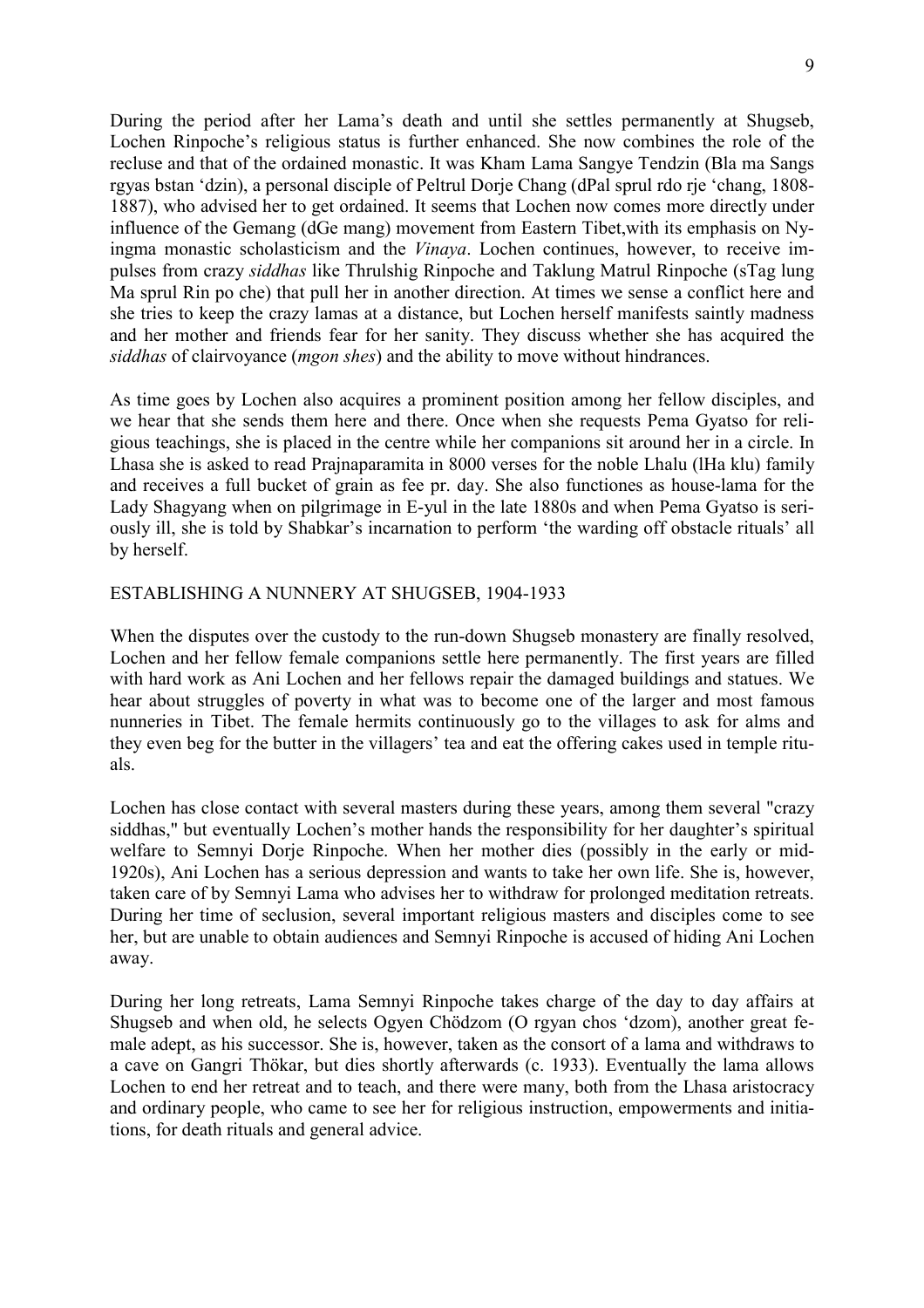## ANI LOCHEN, THE MASTER AT SHUGSEB, 1933-1951

After Lama Semnyi's death, Lochen intends to leave Shugseb to settle at Jomo Khareg (Jo mo mkha' reg), a holy place in Tsang connected to Yeshe Tsogyal.. She is however, persuaded to stay to take responsibility for the nunnery and by now about 300 women stay here permanently to practice religion and, in addition, Lochen says she has many thousand disciples. In the early 1930s Lochen Rinpoche advices the female recluses to take formal ordination as novices and thus the nunnery-hermitage is further institutionalized.

At this stage of her life, Lochen Rinpoche seems to feel greater self-confidence and she recognizes the reincarnations of both Semnyi Rinpoche and Ogyen Chödzom. She brings the incarnation of Semnyi Rinpoche to Shugseb where she personally teaches him and Jigme Dorje Rinpoche is presently the master at Shugseb. Lochen Rinpoche's status as a religious master is recognized by some of the most influential clerics of the day. Both the regent Reting Rinpoche (1912-1947) and the King of Lingtsang (gLing tshangs) arrives c.1939/1940 and Lochen Rinpoche exchanges religious teachings with these two masters. Also the young incarnations of Taklung Matrul and Thrulshig Rinpoche come to Shugseb to renew religious teachings transmitted to Lochen by their own former incarnations. In the 1940s, the 16th Karmapa (Rang byung Rig pa'i rDo rje, 1924-1981), Shechen Rabjam Rinpoche (Zhe chen rab 'byams Rin po che) and the father of the 14th Dalai Lama come to see her. Disciples who become very close to Lochen Rinpoche in her old days were Chogdre Dorje Dradul (lCog bkras rDo rje dgra 'dul) and his wife Lady Namgyel Drölkar (lCam rNam rgyal sgrol dkar) who arrived in Shugseb in 1939. Among prominent nuns, Tsering Drölkar (Tshe ring sgrol dkar) from the Taring family and Gen Thinley, who died in Drapchi prison after the Chinese occupation, deserve to be mentioned.

Drubchen Dawa Dorje Rinpoche from Kham was invited to Shugseb in the end of the 1930s and he stayed there for shorter and longer periods until Lochen Rinpoche's death. He is called for when Lochen is sick and nurses her affectionallly and is recognized by Lochen as the reincarnation of her first root-lama Pema Gyatso. There were many who requested Lochen Rinpoche to tell her life-story, but it was Drubchen Rinpoche and Gen Thinley who were granted the privilege to record it. The autobiography ends in 1949, two years before Lochen Rinpoche's death.

#### GENDER RELATED ISSUES

Throughout her life Lochen Rinpoche has a strong connection to saintly women of the past and highly qualified female religious specialists of the present. Her first encounter with a great female spiritual master was the nun Lobsang Drolma (bLo bzang sgrol ma) from Amdo. She became the head lama for the king of Mandi because she was said to have secured the sonless king an heir. It was Lobsang Drolma who prophesied about Lochen's spiritual connection with Pema Gyatso and Shabkar. In the mid-1880s Lochen meets one of the Sakya Jetsunmas and is greatly impressed and she has close contact with the Ragshag Jetsunmas (Rag shag rje btsun) in Lhasa. In the early 1890s Lochen goes twice to meet Gyagari Dorje Phamo (rGya gar ri rDo rje phag mo, fl.1886-1890) at Gangthö and wants to stay with her.

The connection to "the female" is clearly manifested during Ani Lochen's independent pilgrimages starting in the 1890s. Now, she increasingly plays her own role as a female hermitnun and there are no male lamas to pull her their ways. She seeks out pilgrimage sites connected to holy women like Yeshe Tsogyal and Machig Labdron and stops over at nunneries and associate with nuns, e.g. in Lab in E-yul she stays in a nunnery which followed Shabkar's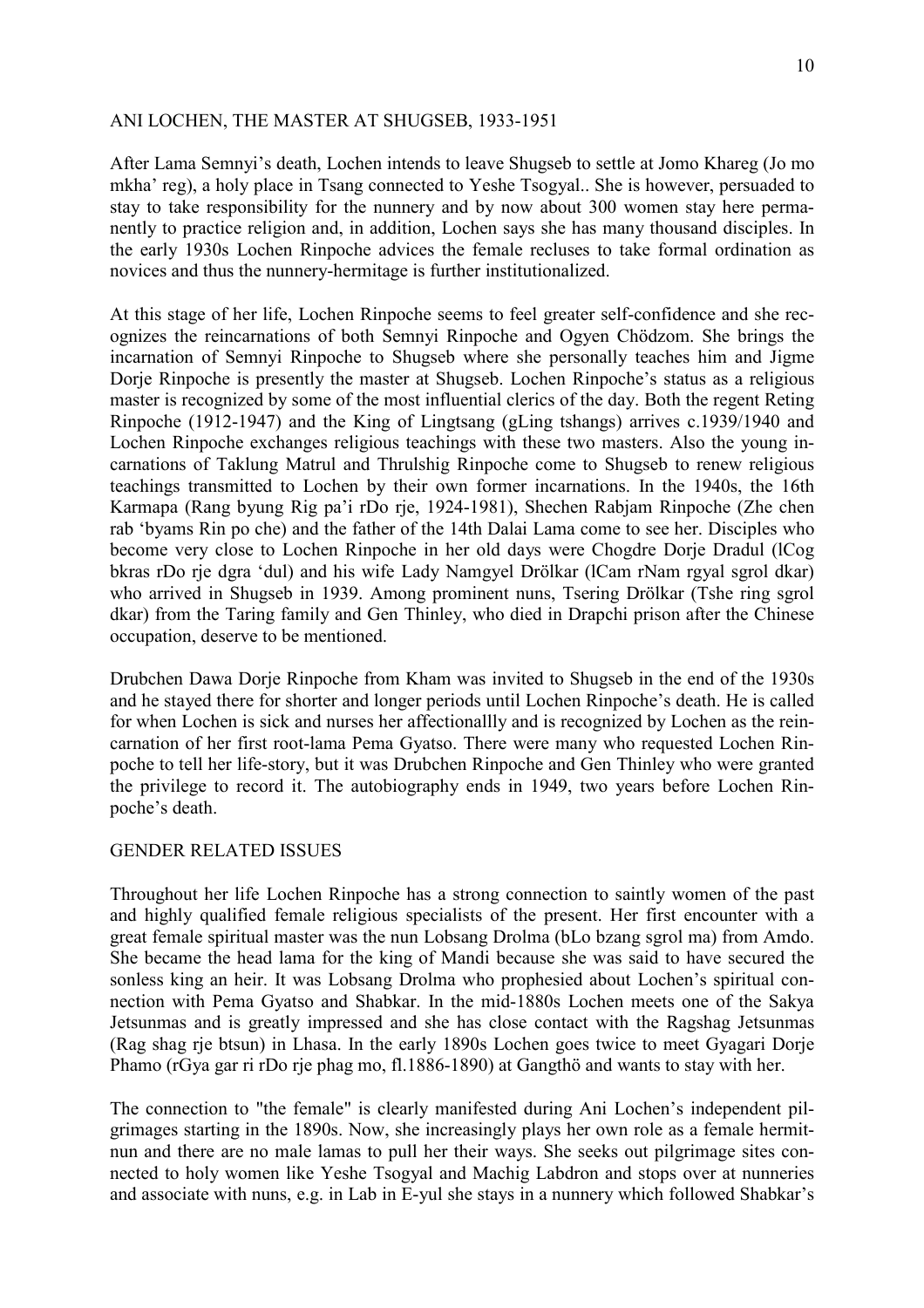tradition called Gongla Lame (dGongs bla bla med). Her main patron during this time is a noble woman, the Lady of Shagyang.

Because she is herself a woman with great spiritual power, she is approached to perform rituals to goddesses. When on pilgrimage to the talking Tara at Dophung Chökor (rDo phung chos 'khor), she is requested to recite Tara prayers for a week and is offered grain as payment. When on pilgrimage in Dragyul, she arrives at a place where a lama is making a Khandro statue and Lochen's arrival is regarded as a good omen. Lochen obviously has some special connection to Sangri Kharmar (Zangs ri mkhar dmar), famous as the residence of Machig Labdron. She can move miraculously to a large rock in the middle of Tsangpo which had auspicious signs connected to Machig. Because of her "spiriual closeness" with Machig, she also starts a major building project at Sangri Kharmar, a *maöi-*wall around the Tsuklakhang, a very meritorius activity it seems, because gods, lamas and people in the Sangri area are said to assist willingly and the auspiciousness of the mani-building is so great that it produces rain in this arid area.

As Lochen's fame spreads she is also called on to perform specialized religious rituals, e.g. to read *Bardo Thödol* (*Bar do thos grol*) for the dying abbot at Sangri. At Sangri Kharmar she is called to perform a ritual (*chang bu zhabs rim*) that noone else there knew how to perform and a master of *Zhiche* (*Zhi byed*), Nedo Chöpa (gNas mdo gcod pa), maintains that Lochen is the wisdom dakini Machig Labdron and as such she becomes known to everyone present. Ever since she was a little girl, people has connected her to the great Machig Labdron and thought of her as an emanation. In the second half of her life, her status as an incarnation is confirmed by several great masters like Matrul Rinpoche, Gangshar Rinpoche (Gang shar Rin po che), the King of Lingtsang and the 16th Karmapa.Finally Lochen Rinpoche herself comes to believe that she is an emanation of the great Machig Labdron.

There thus seems to be a number of specific religious functions and roles to fill for a woman religious practitioner and we see that femaleness is considered an asset in certain situations. It appears that the Nyingma school of Tibetan Buddhism has greater scope and more willingly accepts female religious talent through their close association to what may be termed "folkreligion." Special roles for women, like the mani*pa* and the *'das log* are integrated into the religious repertoire as well as women's important roles as hermits and consorts.

Apart from the few female role-models Lochen Rinpoche was able to identify with, all the Rinpoches, lamas, *siddhas*, abbots and mediums she came across on her pilgrimages were men, and we get a definite impression that Lochen's way to mastership was not an easy one. At times, her female gender was a strong impediment. Once when Lochen has visions (*dgongs gter*) of ritual texts in Thak and a local deity supplies her with birch bark and ink so that she could write it all down, the male teacher Chösang kicked her head and burned her writings telling her that such compositions were not allowed for her. Another time in Lhasa, monks from Kyetshel (sKyed tshal) Monastery in Sikkim were jealous because she functioned as the house-lama for the noble Lhalu family and they tried to defeat her in a debate. Crestfallen they have to admit that she was indeed learned. When Dharma Senge was dying, his disciples did not allow her an audience, nor did they hand over to her the religious objects Dharma Senge bequeathed her. When she wanted to offer gold for his statue, the physicians at Mentsikhang (sMan rtsis khang) did not accept it saying that her gold was of an inferior quality. When Lochen wanted to settle at Shugseb together with Semnyi Rinpoche and fellow female companions at the turn of the century, they were told that only the lama and his attendant were allowed to stay.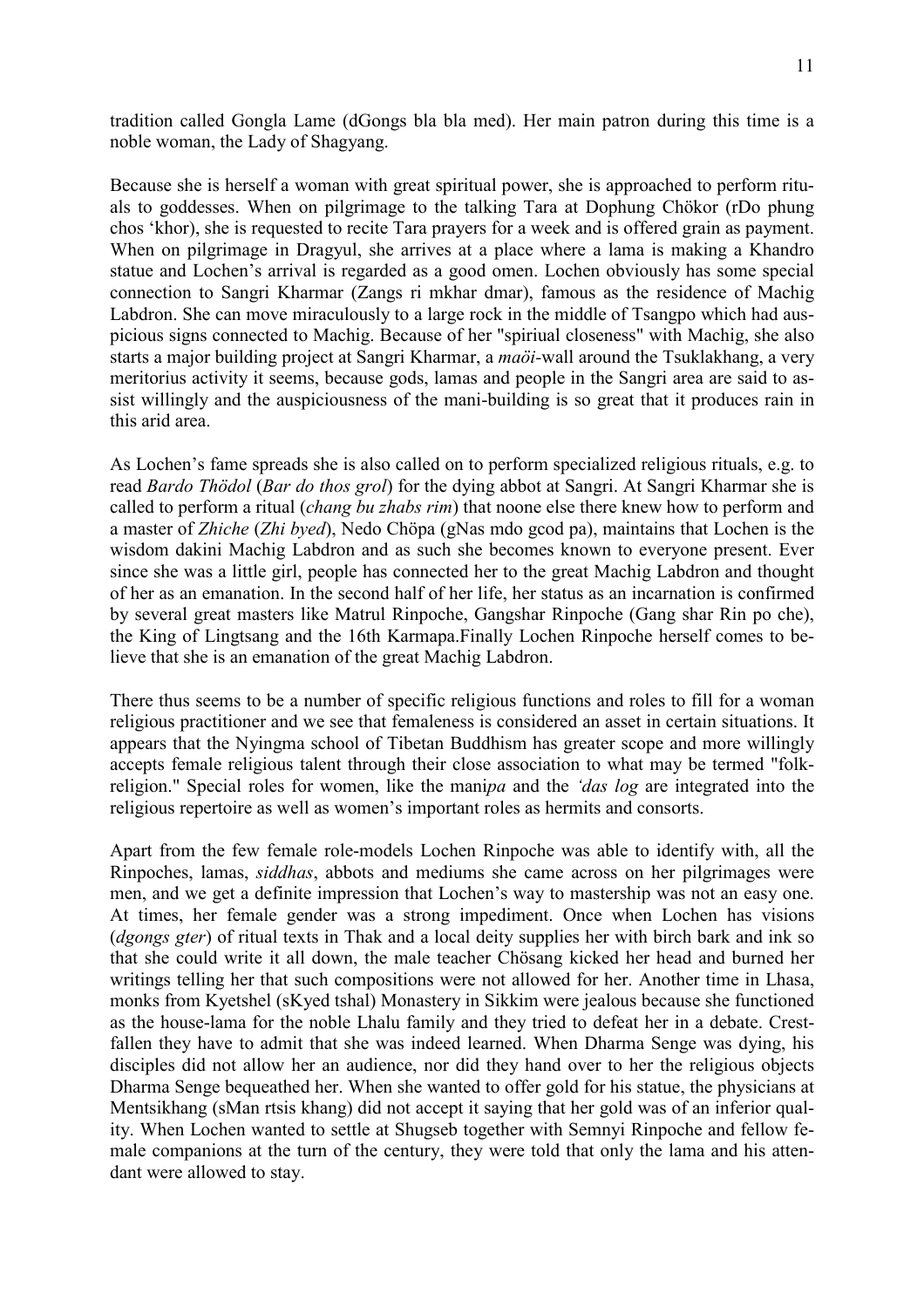Lochen is not concerned with issues like "the exclusion of women" and seems to accept this as an established fact, although she mentions it here and there. At several of the larger monasteries she visited, such as Tashilunpo, Gyantse, Ganden and Tsechogling only her lama and his male companions were allowed to stay, while Lochen and her '*ani'* friends had to find alternative housing. When at Sangri in the mid-1890s, she wanted to enter the temple of a protective deity (the Sangri *btsan khang*), but was thrown out by the caretaker who told her that women were not allowed to enter. The question of exclusion of women at sites of pilgrimage needs more research, but there are numerous indications that women were considered inferior religious practitioners and that they may even bring defilement to holy sites. This pertinent remark on gender made by the Nyingma master Kathog Situ Rinpoche may serve as an illustration. Kathog Situ visited one of Lochen's and her companions' main site for meditation, Sangyag Drag in 1918-19, he describes the Padmasambhava caves, the statues and the surroundings in great detail, but concludes,

(...)«there are all these wonderful and splendid sites, but due to (all the) nuns staying there the area is not a suitable/happy place.»

## ABBREVIATIONS AND BIBILIOGRAPHY

 $\_$  . The set of the set of the set of the set of the set of the set of the set of the set of the set of the set of the set of the set of the set of the set of the set of the set of the set of the set of the set of the se

*rJe btsun rnam thar. Autobiography of the Shug gseb rje btsun rig 'dzin chos nyid bzang mo. Gangs shug ma ni lo chen rig 'dzin chos nyid bzang mo'i rnam par thar pa rnam mkhyen bde ster.* 

*The Autobiographical Reminiscences of the Famed Religious Master and Reinbodiment of Klong chen pa Shug gseb rje btsun Rig 'dzin chos nyid bzang mo. The Ngagyur Nyingmay Sungrab* series vol. 22, Gangtok, 1975. (271 folios)

*KaSi* Kah thog Si tu Chos kyi rgya mtsho, *Gangs ljongs dbus gtsang gnas bskor lam yig nor bu zla shel gyi se mo do* / An Account of a pilgrimage to Central Tibet during the years 1918 to 1920. Tashijong, Palampur, 1972

#### *TJ = The Tibet Journal*

Aris, Michael. 1975 «Report on the University of California Expedition to Kutang and Nubri in Northern Nepal.» *Contributions to Nepalese Studies,*2,2.

- (ed.) 1979 "Introduction" to *Autobiographies of Three Spiritual Masters of Kutang*, Thimpu.

Aziz, Barbara. 1978 *Tibetan Frontier Families: Reflection of Three Generations from D'ing-ri.* New Delhi: Vikas Publ. House.

Buffetrille, Catherine. 1996 *Montagnes sacrées, lacs et grottes lieux de pèlerinage dans le monde tibétain*. Ph.D. dissertation (3 vols.) (forthcoming.)

Bynum, C. W., S. Harrell, P. Richman (eds.) 1986 *Gender and Religion: On the Complexity of Symbols*. Boston: Beacon Press.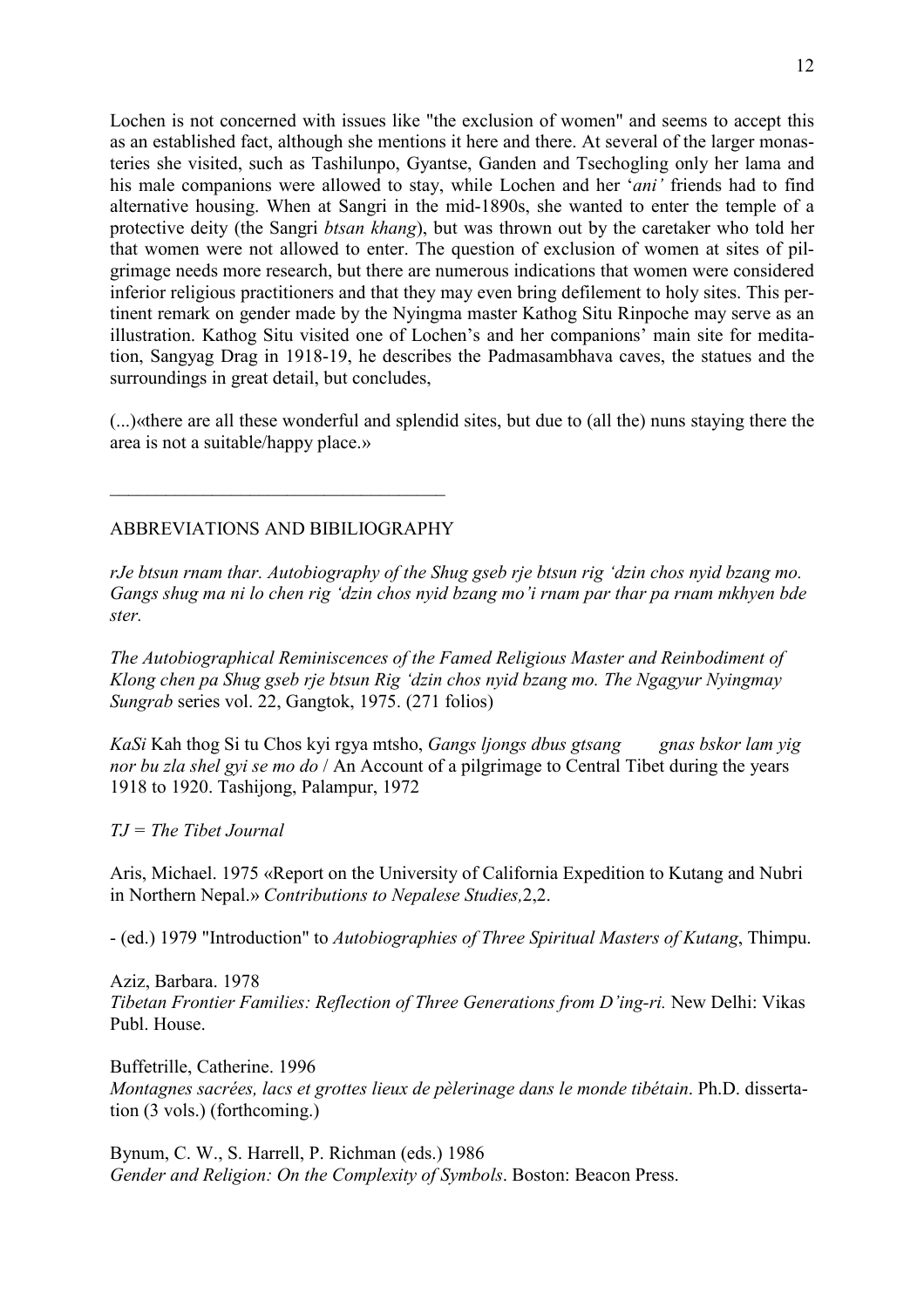Chan, Victor. 1994 *Tibet Handbook: A Pilgrimage Guide.* Chico: Moon Publications, Inc.

Dargyay, Eva. 1977 *The Rise of Esoteric Buddhism in Tibet.* Delhi: Motilal Banarsidass.

Dowman, Keith. 1988 *The Power-Places of Central Tibet: The Pilgrim's Guide.* New York, NY:Routledge & Kegan Paul.

Dudjom Rinpoche, Jikdrel Yeshe Dorje. 1991 *The Nyingma School of Tibetan Buddhism: Its Fundamentals and History*. 2 vols. Transl./ed. by Gyurme Dorje & Matthew Kapstein. Boston:Wisdom Publications.

Ehrhard, Franz-Karl. 1990 *«Flügelschläge des Garuda" Literar- und ideengeschichtliche Bemerkungen zu einer Liedersammlung des rDzogs-chen.* Tibetan and Indo-Tibetan Studies 3. Stuttgart: Franz Steiner Verlag.

Epstein, Lawrence. 1982 «On the History and Psychology of the 'Das log.» *The Tibet Journal,* 7,4.

Forman, Harrison. 1936. *Through Forbidden Tibet*. Anchor Press.

Francke, A.H. 1914 *Antiquities of Indian Tibet*. Part 1, Personal Narrative. Calcutta:Superintendent Government Printing.

French, Rebecca. 1995 *The Golden Yoke. The Legal Cosmology of Buddhist Tibet*. Ithaca.

Hanna, Span. 1994 «Vast as the Sky:The Terma Tradition in Modern Tibet.» In *Tantra and Popular Religion in Tibet*. Eds. G. Samuel, H. Gregor and E. Stuchbury. Delhi:Aditya Prakashan.

Havnevik, Hanna. 1990 *Tibetan Buddhist Nuns: History, Cultural Norms and Social Reality*. Oslo: Norwegian Univ. Press.

- (forthcoming)

"The Autobiography of Jetsun Lochen Rinpoche (1865-1951). A Preliminary Study." In Proceedings of the 7th Seminar of the International Association for Tibetan Studies, Graz 1995.

- (forthcoming)

"On Pilgrimage for Forty Years in the Himalayas. The Female Lama Jetsun Lochen Rinpoche's (1865-1951) Quest for Sacred Sites." Paper presented at the international seminar 'Pilgrimage in Tibet,'arranged by the International Institute for Asian Studies, Leiden, The Netherlands, Sept. 1996. Forthcoming in the proceedings (Curzon Press Ltd. U.K.)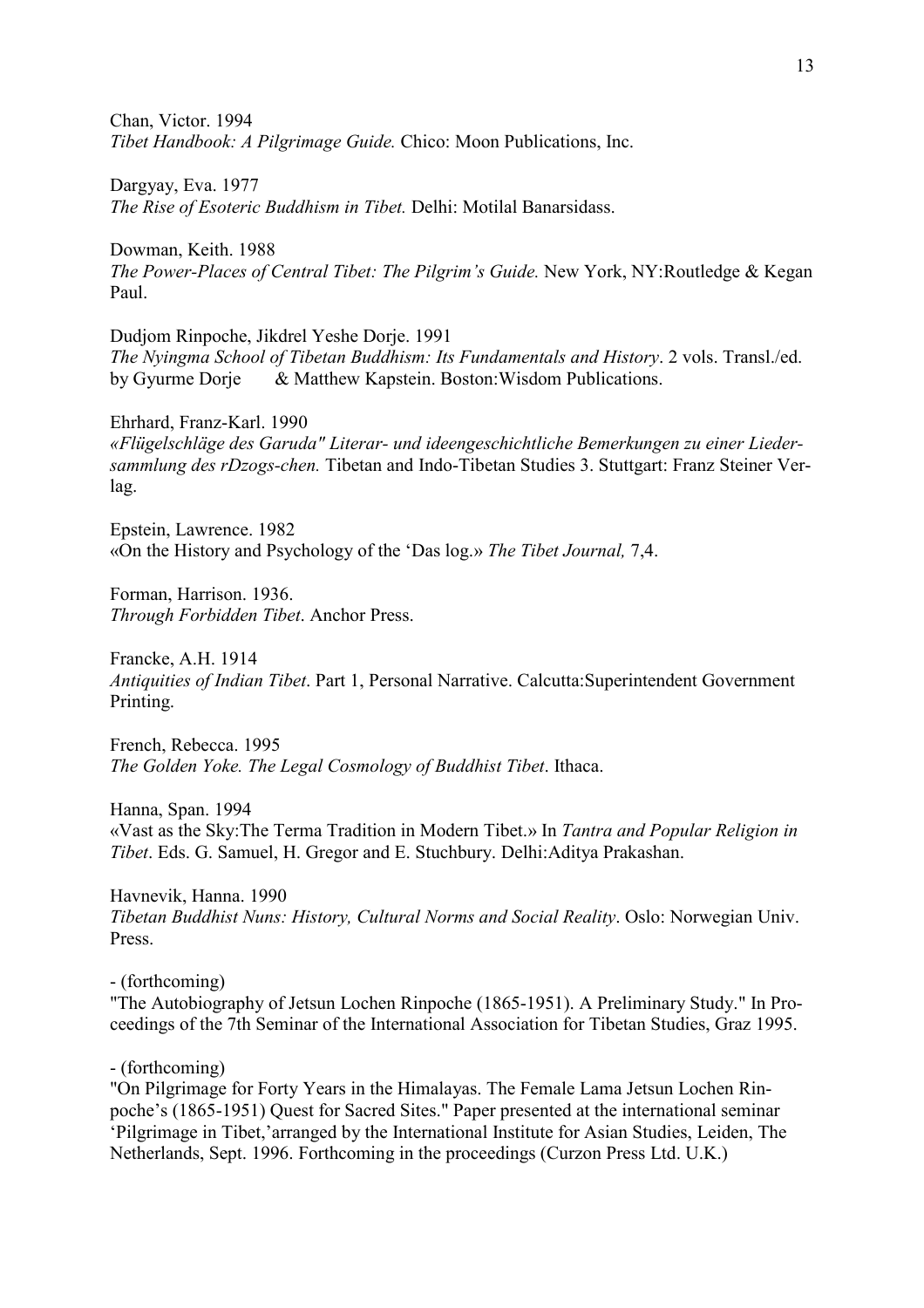- (ongoing)

*The Religious Ideal for Women in Tibetan Biographical Literature*. Ph.D. dissertation, c.400  $p_{\cdot}$ 

Huber, Toni. 1989

*A pilgrimage to La-phyi: A Study of Sacred and Historical Geography in South-Western Tibet*. M.A. dissertation, Univ.of Canterbury, New Zealand. (unpubl.)

## - 1993

*What is a Mountain? An Ethnohistory of Representation and Ritual at Pure Crystal Mountain in Tibet*. (Ph.D. dissertation, University of Canterbury, N.Z. (unpubl.)

## - 1994

"Why can't women climb Pure Crystal Mountain? Remarks on gender, ritual and space at Tsa -ri." In *Tibetan Studies.* Proceedings of the 6th Seminar of the International Association for Tibetan Studies, Fagernes 1992.

Huber, Toni and Tsepak Rigzin. 1995 «A Tibetan Guide for Pilgrimage to Ti-se (Mount Kailas) and mTsho Ma-pham (Lake Manasarovar).» *The Tibet Journal*, 20,1.

Kapstein, Matthew. 1992 «Remarks on the mani bKa'-'bum and the Cult of Avalokiteshvara inTibet.» In *Tibetan Buddhism: Reason and Revelation*. Eds. Steven D. Goodman and Ronald M. Davidson. Albany:SUNY.

Kollmar-Paulenz, Karénina. 1993 *'Der Schmuck der Befreiung.'Die Geschichte der Zi byed-und gCod-Schule des tibetischen Buddhismus.* Wiesbaden:Harrassowitz.

Lo Bue, Erberto. 1994 "A case of mistaken identiy: Ma-gcig Labs-sgron and Ma-gcig Zha ma." In *Tibetan Studies.* Proceedings of the 6th Seminar of the International Association for Tibetan Studies, Fagernes 1992.

Macdonald. A.W. 1967 *Matériaux pour l'étude de la littérature populaire tibétaine* 1. Paris: Presses Universitaires de France.

Petech, Luciano. 1973 *Aristocracy and Government in Tibet 1728-1959*. Rome: Is.M.E.O.

Pommaret, Francoise.\* 1989 Les revenants de l'au-delà dans le monde tibétain. Paris: C.N.R.S.

Ricard, Matthieu. 1994 *The Life of Shabkar: The Autobiography of a Tibetan Yogin*. Albany:SUNY.

Richardson, Hugh F. 1993 *Ceremonies of the Lhasa Year.* London: Serindia Publications.